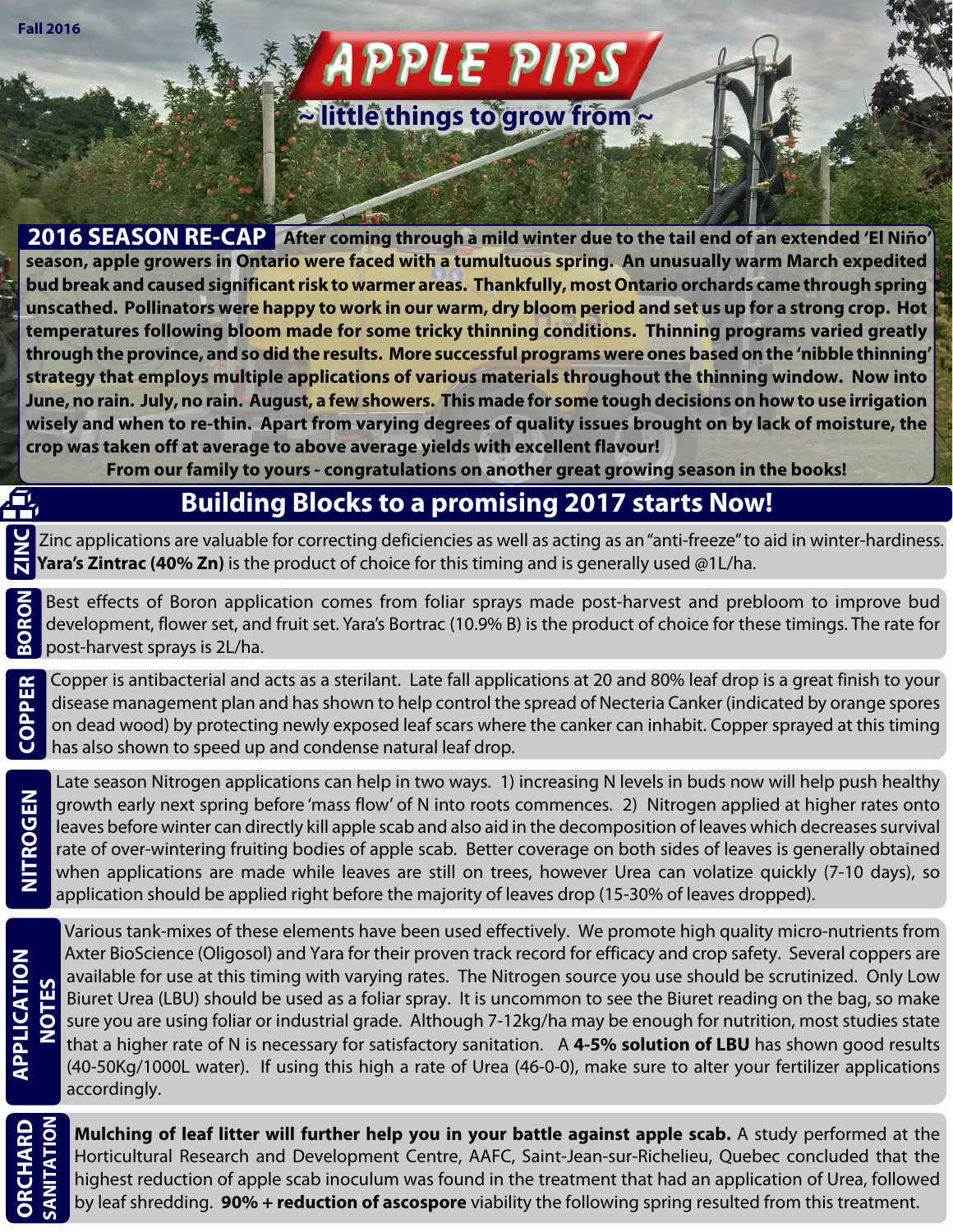## **What we learned in 2016**

### **BROWN MARMORATED STINK BUG**

For years we have known about this pesky insect and have been quietly thankful that it hadn't yet reached our orchards. 2016 will mark the first year that Ontario orchardists in various regions had to take up significant arms against BMSB. Damage from BMSB was first observed in more southerly orchards in August (Niagara, Simcoe, etc.). They are quite elusive, difficult to trap, and their damage can be easily confused with other issues such as bitter-pit. An excerpt from an OMAFRA info sheet by Hannah Fraser:

"There are no thresholds established for BMSB. Apply [labelled insecticides] when the pest has been confirmed in the crop and at the first signs of damage. Early symptoms of crop injury may be difficult to diagnose. Damage is typically observed first near crops borders, near wild landscape hosts."

As part of your monitoring regimen for 2017 should be bi-weekly inspection of border areas starting in August to detect the first occurrence of the pest. Although research into BMSB overwintering ability in Ontario weather is ongoing, it is safe to imply that based on their ability to stow away in warm places (buildings etc.) that this pest will continue to be an ongoing issue in all apple growing regions of Ontario.

Adult BMSB. Photo credit to OMAFRA. http://www.omafra.gov.on.ca/english/crops/insects/bmsb-update.htm

BMSB injury to mustu apple, found in Niagara Region.



### **FIREBLIGHT**

Fireblight wreaked havoc across the North East last year. Many growers who have never had fireblight before are now faced with managing the most destructive disease to pome fruit. There is a strong likely hood that this bacteria remains in orchards and will be quite active. **Fireblight is manageable** when incorporating a full program.

Some factors that increase susceptibility of a tree to infection include high nitrogen fertility, young actively growing trees, and most critically, susceptible cultivar. Bloom time generally poses the greatest risk as flowers provide a pathway directly into the tree. Conditions favourable to development include: open flowers, temperatures greater than 18.3°C, wetting event that moves the bacteria from the pistils to nectarines (rain, dew, spray), and the presence of the fireblight bacterium.

To limit the severity of widespread damage in 2017 we recommend the following in your program:

- 1. Cut out any current fireblight cankers and either flail chop or burn.
- 2. Check tree lines for other hosts including: Mountain ash, Quince, Firethorn, Hawthorn, raspberry and the unattended apple or pear orchard.
- 3. Following your scouting and assessment, determine a spray program and pre-order your spray to have on hand. Fireblight products will be in high demand in 2017. GET YOURS!
- 4. Spray a labelled copper product at Green Tip to help reduce surface bacterium in the orchard from missed cankers (less russetting can be expected from new formulations).
- 5. Download a copy of Maryblight or Cougarblight. http://county.wsu.edu/chelan-douglas/agriculture/treefruit/Pages/Cougar\_Blight\_2010.aspx http://www.caf.wvu.edu/kearneysville/Maryblyt/index.html
- 6. Regular sprays during bloom can be the cause of a trauma event. Heavy amounts of wind and water caused by sprayer can spread bacteria. It doesn't take much. Consider having fireblight control in accordance with these other, standard spray applications.
- 7. Plan to make applications of Streptomycin and/or Kasumin through bloom if program alerts you to. Make sure you save a Strep spray for the unlikely trauma event.
- 8. Consider the use of Apogee to decrease the susceptibility of shoot blight. Start these applications early (king bloom/petal fall) and continue with low-moderate doses for at least 3 applications, 2 weeks apart.
- 9. Prune out any fireblight strikes and remove from orchard if feasible; if not, leave till dry and flail chop. If possible, do not work in blocks with active fireblight bacterium present until trees have dried from morning dew.
- 10. In the event of a hail storm or high wind event, plan to have your Strep spray on within 24hrs. The sooner the better!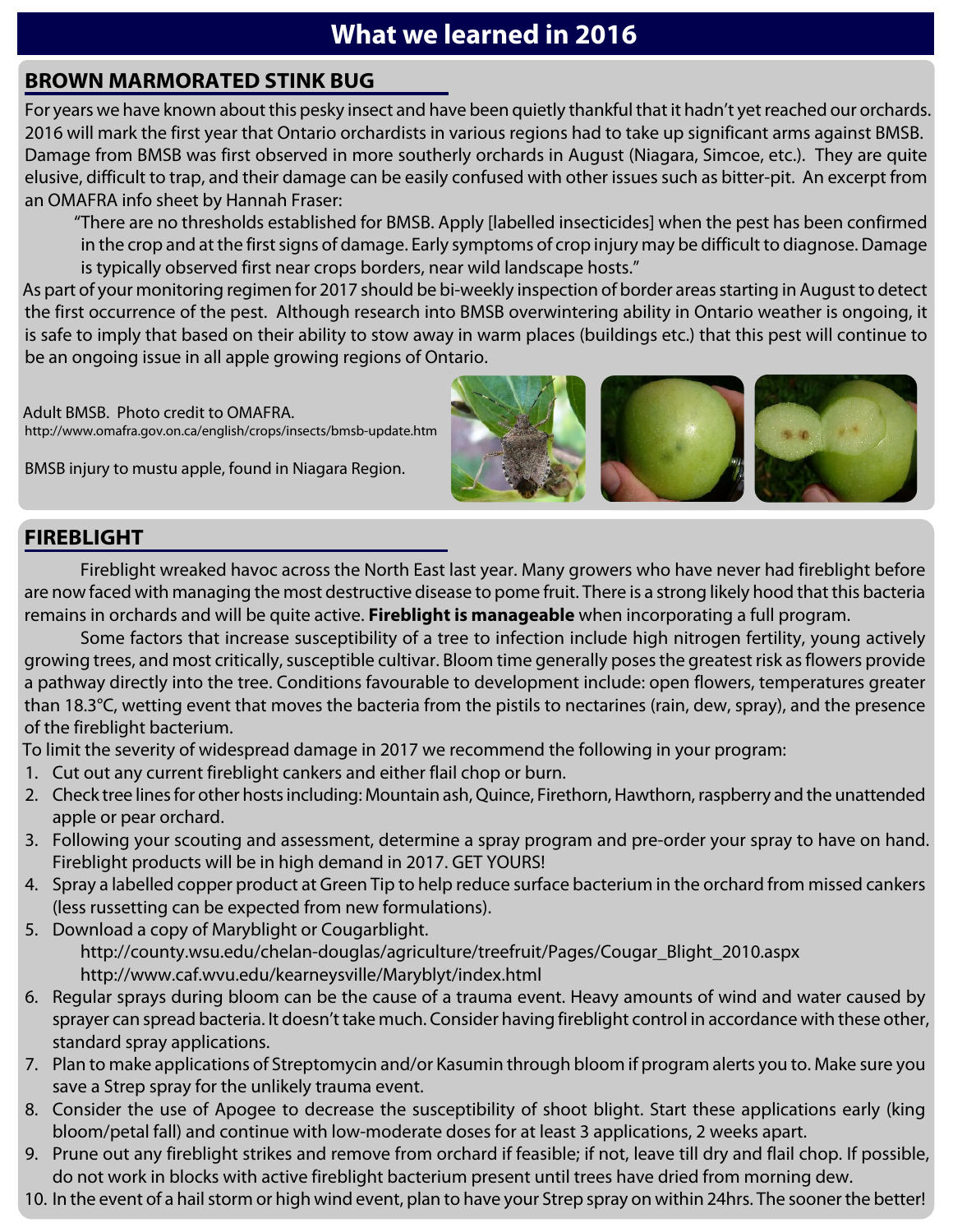#### **MITICIDE EXPERIENCES**

Over the past few years, miticide performance has been slipping. The reason behind this is highly debatable and tough to nail down. Resistance, efficacy, weather, species spectrum and life cycle, coverage, and so many other variables affect mites and targeted sprays more adversely.

The 2016 season proved to be as difficult as any other. An extremely dry and hot stretch ranging from May all the way through to July allowed mites to develop and build without much help from mother nature. Populations seemed to explode in a matter of days, catching many off guard, and once mite numbers established themselves, keeping up was a difficult task.

There are many pieces to the puzzle of solving mites:

- Choosing the miticide to rotate to from previous years, is task number one.
- Application spectrum for mite sprays ranges greatly in terms of timings. From Dormant oil applications to early/late season sprays.
- Performance also varies significantly, with miticide residual, rates and knockdown ability being different amongst products.
- Addition of adjuvants, such as PureSpray Green, allow certain miticides to penetrate leaf hair surface as well as adding the benefit of mite suffocation, increasing the overall performance. Mix at 1% v.v. with a 14 day spacing around Maestro/Captan sprays. (Follow labelled recommendations when tank mixing).
- Keep a close eye on water volumes and coverage in combination with spray nozzles and speed, as variables to help with the cause. Double check sprayer calibration in conjunction to mite sprays. Miticides should be applied every row! This is no time to cut corners.

#### **BITTERPIT IN A DRY YEAR** Pat Johnson, Nutrition Specialist

Analysis results showed some consistent trends from orchards this season. Starting with early tissue two weeks after bloom and then later golf ball sized fruitlets at an average of 40 grams high Nitrogen and Potassium levels were common. Average Nitrogen levels for individual growers and/or grower groups with analysis data history of up to 20 years were the highest ever recorded. As a consequence N:Ca ratios were high on the fruitlet analysis, even though Calcium levels were not in a deficient range. Many of these samples were Honeycrisp. Boron levels were also low in many cases due to drought. Oddly enough, Potassium levels were high despite the fact that under drought conditions, Boron and Potassium are the first minerals with reduced availability and uptake. Low Boron negatively effects translocation of calcium from leaf tissue to fruit. Based on these averages growers were advised to maintain a good foliar Calcium program, add Boron to one of these applications, apply the last calcium the week prior to harvest and to eliminate another calcium nitrate soil application which has become a common practice with Honeycrisp - though risky without analysis data to monitor the need or amount to apply.

More than the usual number of preharvest fruit samples were received in the two week period prior to harvest. Nitrogen levels were still higher than yearly averages, calcium levels were generally in the adequate to high range, the resulting N:Ca ratios were either good between 4 to 7 or high 8 to 13. Potassium levels had come down from high in the fruitlet sample to adequate or low and some Boron levels were low. K + Mg/Ca calculations were not extremely high. Phosphorous levels were deficient.

Fruit with high N:CA levels are susceptible to bitter pit and both the high Nitrogen and low Boron are contributing factors. Fruit with low Calcium are susceptible to bitter pit, fruit rot, lower harvest pressure and generally have a poorer storage life. Fruit low in Boron are susceptible to bitter pit and can develop internal flesh spots, are corky and splitting can occur. Fruit low in Phosphorous can have lower harvest pressure, bruise easily, susceptible to Low Temperature Breakdown and when stored long term, have a greater drop in pressure at packing time than fruit with higher Phosphorous and Preharvest drop is increased. Fruit with  $K + Mg/Ca > 25$  are prone to bitter pit.

Many of the above symptoms were observed in pome fruit this season. It probably raises more questions than answers when we see these extreme weather conditions. Was the high Nitrogen and Potassium a result of the 2015 growing season when soil moisture and temperature conditions were ideal for mineralization and uptake and trees stored these minerals in a more luxuriant manner? Has calcium nitrate become too liberal in application? **Soil, leaf and fruitlet analysis are a sure way of monitoring your orchards to know what you are dealing with and make corrective adjustments.**